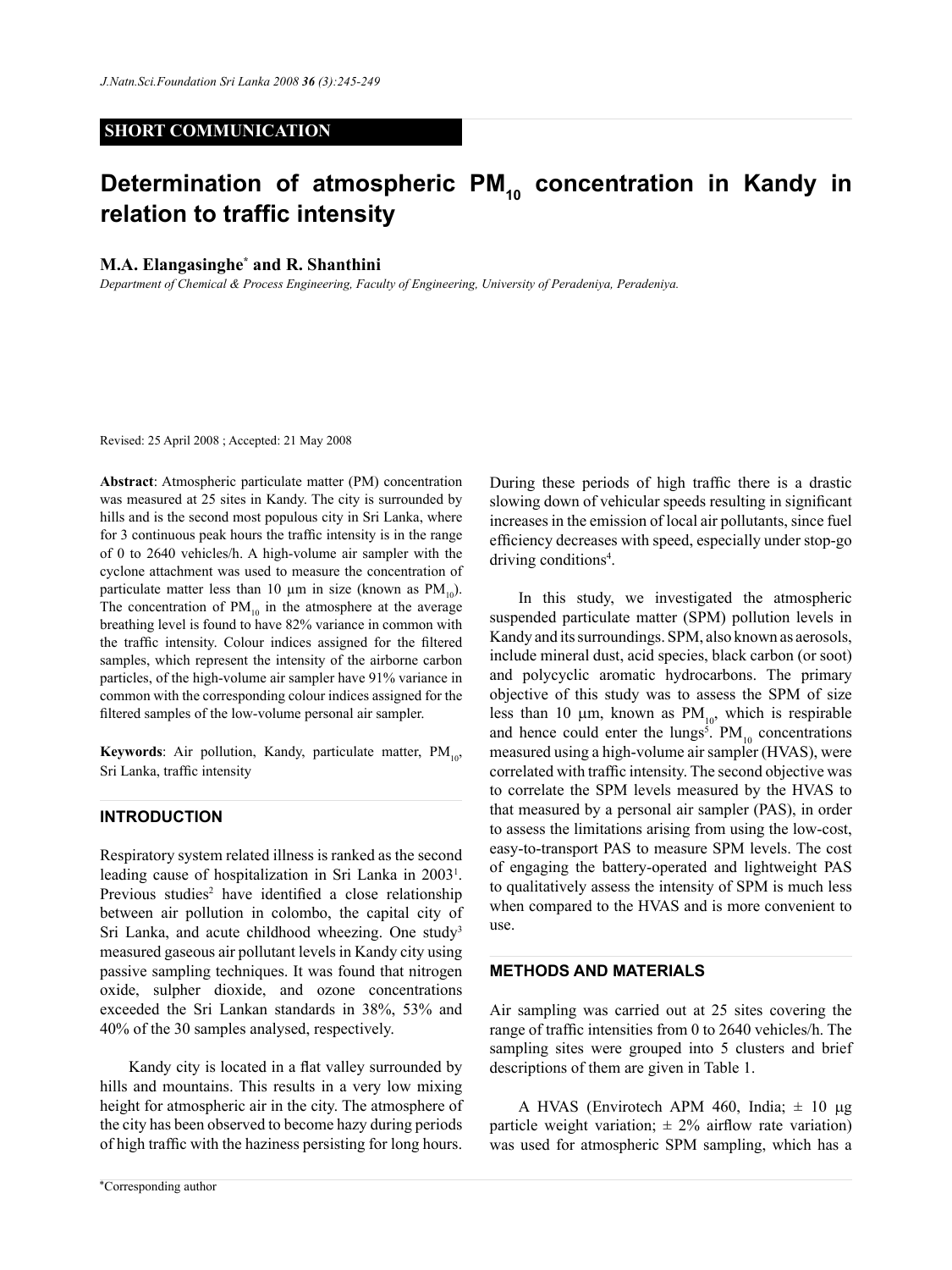#### **Table 1:** Site descriptions

| $\mathbf{v}$<br>. .<br>. |  |
|--------------------------|--|
|                          |  |

Cluster 1: sites are within the Kandy city boundary covering roadsides with high traffic intensity

- 1.1 Kandy bus terminus where about 100 buses are at engine-idling status during peak hours
- 1.2 Girls' High School, Kandy situated at a 3-way junction 200 m from Kandy bus terminus
- 1.3 Kandy Post Office situated at a 3-way junction adjacent to Kandy bus terminus
- 1.4 Kandy Police Station situated at a 4-way junction close to a school and a temple
- 1.5 Yatinuwara Veediya, a bus route in the city centre
- 1.6 D.S. Senanayake Veediya, a main street in the city centre
- 1.7 Sangaraja Mawatha along a main road in the city by the Kandy Lake

Cluster 2: sites are within the Kandy city boundary covering locations away from roadsides with high traffic intensity

- 2.1 Girls' High School, Kandy-sampling done inside the school boundary
- 2.2 Pushpadana Girls' School
- 2.3 Trinity College, Kandy
- 2.4 Mahamaya Girls' School

Cluster 3: sites are within Peradeniya (Peradeniya town is situated 6 km away from Kandy town along the Kandy-Colombo highway)

- 3.1 Gatambe temple along Kandy-Peradeniya highway near hospitals, a bank and a school.
- 3.2 Peradeniya Botanical Gardens entrance along Kandy-Peradeniya highway.
- 3.3 Peradeniya 3-way junction
- 3.4 Peradeniya Railway Crossing across Old Gampola road
- 3.5 Panideniya Junction along Old Gampola road 1.5 km away from Peradeniya junction
- 3.6 Faculty of Engineering, University of Peradeniya along Kandy-Upper Gampola road (AB037)
- 3.7 University of Peradeniya along Peradeniya-Doluwa-Gampola road.

Cluster 4: sites along major national highways that feed traffic into Kandy city from other major cities.

- 4.1 Kadugannawa bend. High traffic. No congestion. Burn more fuel to climb up the hill while taking the bend.
- 4.2 Katugasthota.3-way junction. Situated along Kandy-Matale national highway. Highly congested during peak hours.

Cluster 5: sites with very low traffic intensity away from city, that serve as control sites.

- 5.1 Gannoruwa Secondary School situated at very low traffic, remote areas away from busy roads. No industrial activities involved.
- 5.2 Idamegama Central College
- 5.3 Dangolla Vimalabuddhi School
- 5.4 Gonigoda Central College
- 5.5 Inside Peradeniya Botanical Gardens 300 m away from the entrance

high efficiency cyclone attachment that aids separation of particles less than 10  $\mu$ m (denoted by PM<sub>10</sub>). These particles deposit on the glass microfibre filter <sup>6</sup> at the outlet of the sampler. Whatman EPM2000 (20.3  $\times$  25.4 cm and 0.6 µm) glass microfibre filters, especially designed for  $PM_{10}$  sampling with the above HVAS model (Envirotech Apm 460) were used. The samplers were placed in open areas with a minimum of obstacles such as buildings, trees and walls, and the air inlet facing the wind direction which gives maximum sample loading.

Sampling was carried out at each site for 3 continuous hours from 11.00 a.m. to 2.00 p.m. from January 2004 to June 2006 on days in which dry weather conditions

prevailed. At every site the equipment was placed in such a way that the instrument's air suction opening was at a height of 1.5 m, the average breathing height of humans<sup>7</sup>. The sampling flow rate used was approximately 1000 L/min.

The net mass gain of the  $PM_{10}$  on the microfibre filter was determined using EPA  $PM_{10}$  sampling guidelines<sup>8</sup>. The mass of the ambient non-respirable suspended particulate matter (NRSPM) that are larger than 10 µm was determined by measuring the net mass gain of the cyclone cup. Weight measurements were made using a microbalance (Acculab, US/Canada, LA110) with 0.1 mg accuracy. Concentrations of  $PM_{10}$  and NRSPM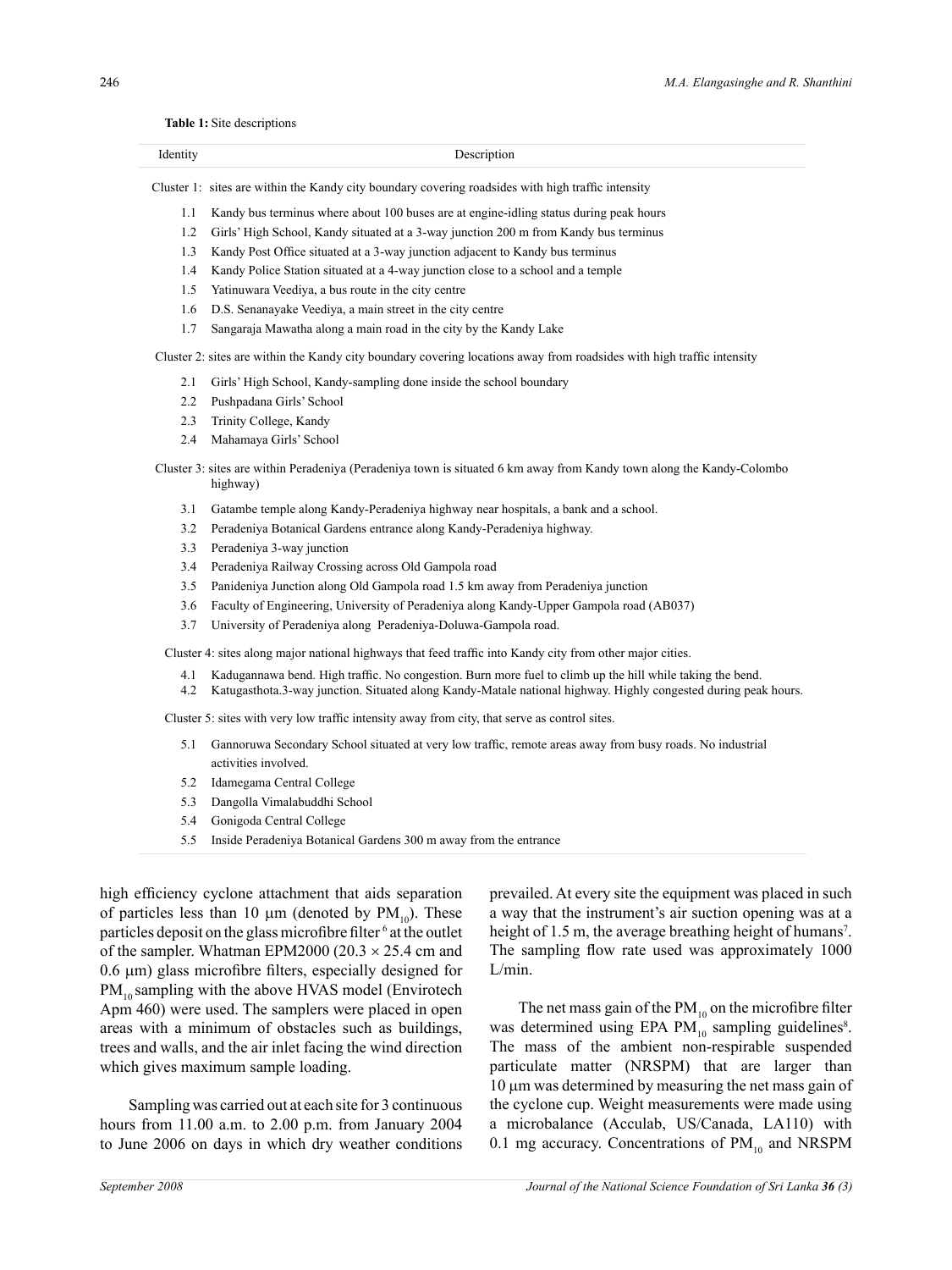were obtained by dividing their respective weights by the volume of air passed through the sampler, which was calculated using the instantaneous airflow rate data obtained from the flow meter attached to the sampler and the period of operation of the sampler.

A low-volume personal air sampler (Sensidyne Gilair–5, US/Canada, with filter holder attachment) operated at a flow rate of 3 L/min, was also used simultaneously for inter-comparison of the pollutants collected by the two types of samplers. This air sampler does not accompany a cyclone attachment to separate  $PM_{10}$  and hence it collects total SPM on the filter paper. Comparison of filter samples obtained from HVAS and PAS has been carried out using a colorimetric method<sup>9</sup>.

Traffic flow count for the 3 h period in the two directions was monitored and recorded at each sampling site.

## **Results and discussion**

Figure 1 shows that the  $PM_{10}$  concentrations recorded at 7 sites out of the 25 sites sampled were above 150  $\mu$ g/m<sup>3</sup>, which is the daily average ambient standard imposed by the United States Environment Protection Agency (USEPA) $^{11}$ . Of these, Sites 1.1, 1.2, 1.4 and 1.7 were within the boundaries of Kandy city and Sites 3.1, 4.1 and 4.2 were along the Kandy–Peradeniya, Kandy–Colombo and Kandy–Matale national highways [National highways comprise the Trunk (A Class) and Main (B Class) roads.] respectively.

Average traffic intensities for the 3-hour period of sampling are shown in Figure 1. The highest PM<sub>10</sub> concentration of 340  $\mu$ g/m<sup>3</sup> recorded at Site 4.2 corresponds to 2640 vehicles/h, the highest traffic intensity. This site was a 3-way junction at Katugasthota situated along the Kandy-Matale national highway (A9) that feed traffic into the city from the northern part of the country. The detailed traffic information collected in this study showed that the intensity of heavy vehicles that transport goods was high during the time of sampling and that the traffic intensity of buses and school vans was gradually increased during the period 11.00 a.m. to 2.00 p.m. The road congested most of the time because of the narrow road structure.

The second highest PM<sub>10</sub> concentration of 230  $\mu$ g/m<sup>3</sup> was recorded at Site 3.1, where the traffic intensity was as high as 1785 vehicles/h. This site was located along the Kandy-Peradeniya road in front of a popular Buddhist temple, known as the Gatambe Temple, close to the Peradeniya Police Station, Peradeniya Teaching Hospital, a bank, a school, the Botanical Garden and few other offices. Traffic from western and south-western parts of the country (such as Colombo, Nuwara Eliya, Gampola and Nawalapitiya) also passed by this site. The traffic congestion at this site was intensified by vehicles decelerating and accelerating near the Gatambe temple.

The third highest  $PM_{10}$  concentration of 220  $\mu$ g/m<sup>3</sup> was recorded at Site 4.1, and the traffic intensity at this site was 1260 vehicles/h. This site was located by the Kadugannawa bend along the Kandy-Colombo national highway (A1). Vehicles travelling towards Kandy have to climb up a sloping road while making a  $300^\circ$  angle turn at this bend. This caused the vehicles to burn more fuel at this site even though there was no traffic congestion. A number of vehicles let out black smoke upon acceleration.

Figure 1 shows that the  $PM_{10}$  concentrations, in general, were high along the national highways of the urban and near-urban environments of Kandy city (Cluster 1) and Peradeniya (Cluster 3).

Sites 2.1, 2.2 and 2.3 of Cluster 2 were all located within the Kandy city limits and had  $PM_{10}$  concentrations in the range of 25 to 40  $\mu$ g/m<sup>3</sup>. It was probably because the sampler was placed within the school premises away from the roads with high traffic. The measurements at these three sites which are away from high traffic roads may be taken as background  $PM_{10}$  concentrations. Site 2.4 of Cluster 2 however, gave a comparatively high  $PM_{10}$  concentration. It was perhaps due to the increased emissions stemming from the traffic that slowed down to take the sharp bend on the road adjacent to the school.

Sites 5.1, 5.2 and 5.3 of Cluster 5, located within school premises away from the city had  $PM_{10}$ concentrations as low as 10 to 20  $\mu$ g/m<sup>3</sup>, and the traffic intensities near these sites were less than 1 vehicle per minute. The comparatively high value of  $PM_{10}$  level at Site 5.4 in comparison to the other 4 sites of cluster 5 could be explained as being due to the dust from the gravel road adjacent to the school and the uncovered playground within the school.

The lowest  $PM_{10}$  concentration of approximately 4 µg/m3 was recorded at Site 5.5, which was located within the Peradeniya Botanical Garden premises about 300 m away from the Kandy-Peradeniya road. It is of interest to note that  $PM_{10}$  concentrations were as high as 110  $\mu$ g/m<sup>3</sup> and 230  $\mu$ g/m<sup>3</sup> when the measurements were made along the Kandy-Peradeniya road at the entrance to the Peradeniya Botanical Gardens (Site 3.2) and near the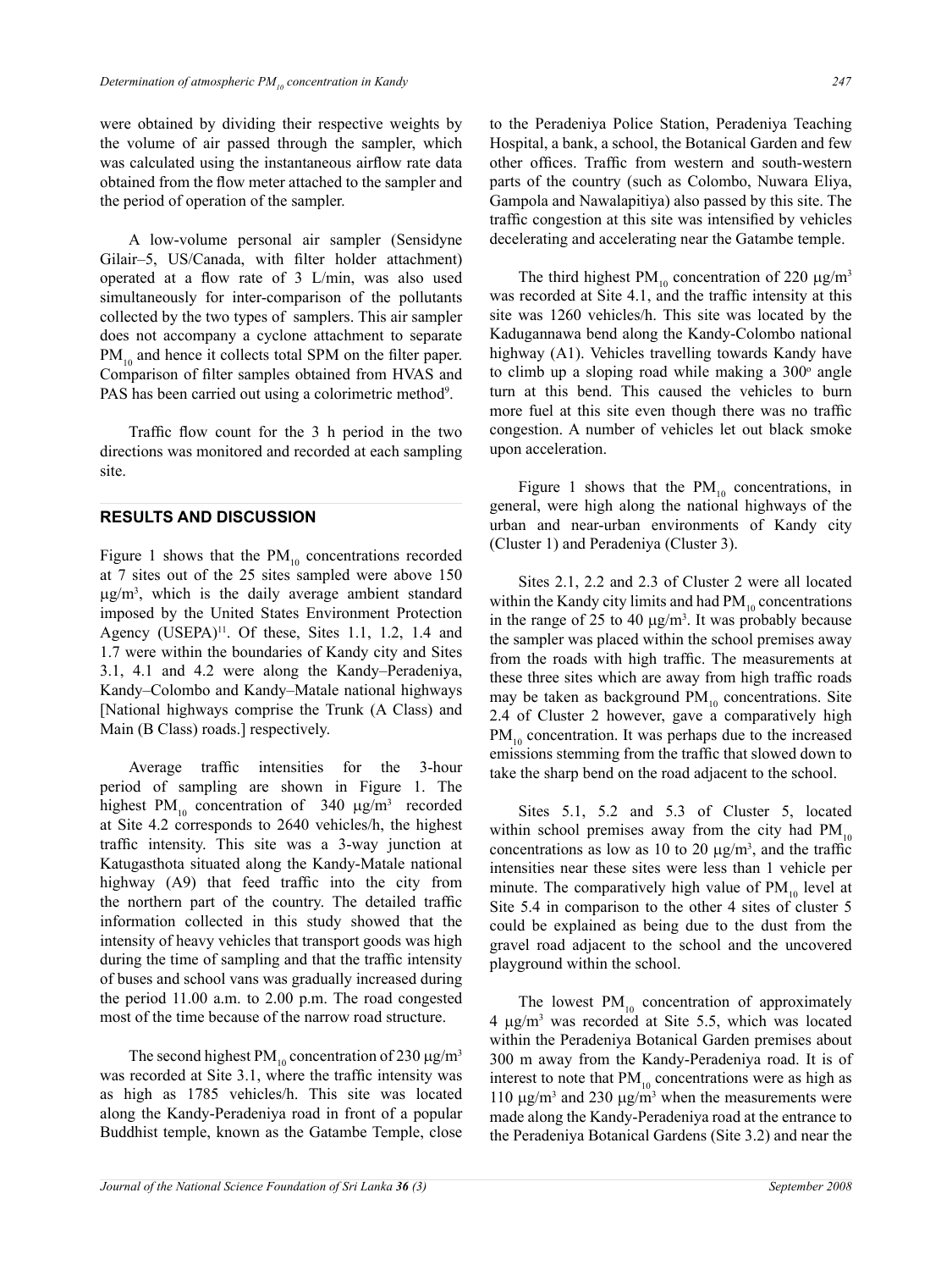

**Figure 1:** Concentration of  $PM_{10}$  and traffic intensity at the 25 sites studied, with sites of different clusters being identified with different shades.



**Figure 3:** Correlating the concentrations of PM larger than 10 μm (NRSPM) and smaller than 10  $\mu$ m (i.e. PM<sub>10</sub>) to the concentration of TSPM, respectively.

Gatambe temple (Site  $3.1$ ), which is  $100$  m away from the Botanical Garden entrance, respectively. This is a good example of the impact of greenery on air quality. Gold<br>Book<br>Index ut<br>a<br>0

Figure 2 shows the plot of  $PM_{10}$  against the traffic intensity with 24 data points. Excluded is Site 1.1 owing to the inability to make a meaningful traffic count at the centre of the bus terminus. When the correlation coefficient was estimated excluding the data points of Cluster 2 where air sampling was carried out within the school premises away from the roads along which the traffic intensities were recorded, the correlation coefficient (R statistic) was about 90% implying that, about 82% (=  $R^2$ ) variance is common between the  $PM_{10}$ concentration and traffic intensity. The other factors that could have influenced the  $PM_{10}$  concentrations measured in this study are dust from uncovered land, unpaved roads and construction sites and emissions from burning fire wood. Kandy is almost free from power plant emissions and other industrial emissions.

The measurements taken inside Peradeniya Botanical Gardens (Site 5.5) with no traffic emissions as well as all



**Figure 2:** Correlating the  $PM_{10}$  concentration to traffic intensity with 20 data, excluding Site 1.1 and Sites 2.1, 2.2, 2.3 and 2.4.



**Figure 4:** Correlating the colour indices of the SPM samples collected using the personal air samplers, PAS1 and PAS2, with the colour index of the  $PM_{10}$  sample collected using the HVAS at 11 sites.

other factors that can affect  $PM_{10}$  gives the background reference concentration of  $PM_{10}$  in Kandy, which is almost close to the equipment detection limits.

Figure 3 shows that the total amount of suspended particulate matter (TSPM) has 62% variance in common with  $PM_{10}$  and 96% variance in common with NRSPM. This indicates that TSPM, which is an addition of  $PM_{10}$ and NRSPM, is mainly a measure of NRSPM.

Figure 4 reveals that the colour indices (in grey scale) of the filtered samples from the PAS are quadratically related to those of the HVAS with the  $R<sup>2</sup>$  statistic as high as 91%. The colour indices assess the intensity of the grey patch on the filter paper caused only by soot (suspended carbon particles) $11$ . Soot particles in the atmosphere normally take the size range of less than 10  $\mu$ m<sup>12</sup>. The fact that HVAS collects PM<sub>10</sub> on its filter paper while PAS collects total SPM on its filter paper allows comparison between the colour indices of the two filter papers as evidence for suspended carbon particles emitted mainly by traffic where there is no appreciable amount of smoke emissions.